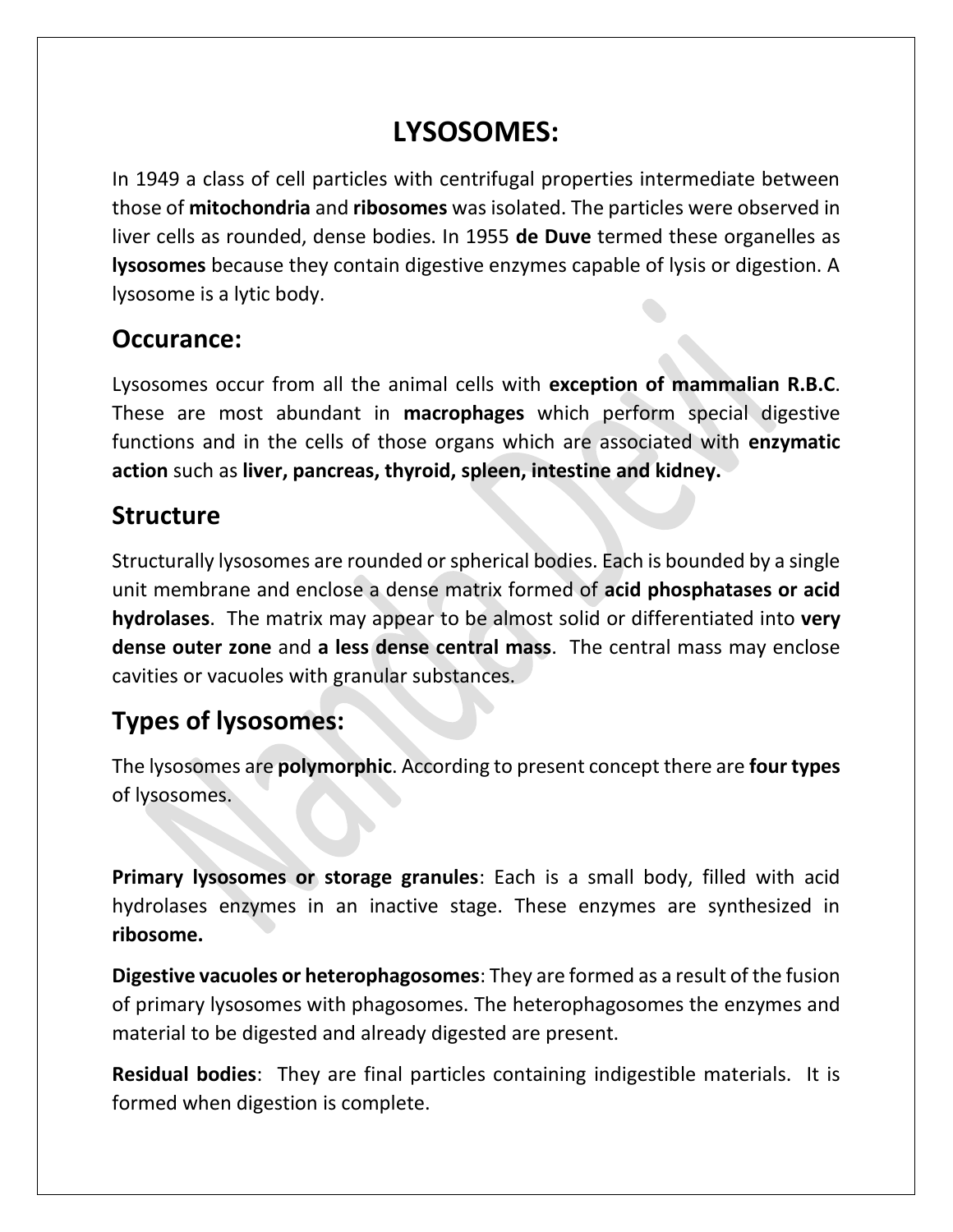**Autophagic vacuoles or autophagosomes**: It is special type of secondary lysosomes in which lysosomes contain part of the cell in process of digestion, such as mitochondria or E.R etc.

### **Chemistry:**

Lysosomes possess a variety of **enzymes** for e.g., **Nucleases, proteases, phosphatases, lipid, digestive enzymes, glucosidase, galactosidase** etc. which breakdown all the principal constituents of living things i.e. **protein, polysaccharides, nucleic acid, organic linked phosphatases** etc. as most of these enzymes work more efficiently. Under a slightly acid constituents, they are together known as acid hydrolases. They do not contain any oxidative enzymes, which is however present in mitochondria.

#### **Function:**

The lysosome is essentially **a bag containing digestive enzymes**. The enzymes may be released within the cell itself or outside the cell. The membrane of the lysosomes may be ruptured by a variety of labilizers, for e.g. Vit-K, and A, detergent, U/V rays and freezing and thawing. On the other hand, certain substances like cortisone, hydrocortisone, cholesterol strengthen the membranes which are stabilizer. Lysosomes of dead cells or injured cells rupture together and release the enzymes. In this way the useless cells of an organism are get rid of.

**Digestion of external particles (Lysosomal digestion): -** large molecules of food ingested by the cells are digested by lysosomes. The cells engulf by the particles by forming an invagination which becomes pinched off from the cell membrane in the form of food vacuoles. It is known as phagocytosis. It migrates towards the lysosomes and fuses with it. Thereby the content of the two bodies are mixed together and enzymes of lysosomes. come in contact with the ingested particles and digest them. The lysosomes under the process of digestion are known as digestive vacuoles or phagosomes.

**Digestion of intracellular substances or autophagy**: - Lysosomes are able to dissolve and digest parts of their own cells and the process is known as autophagy. The proteins, fats and polysaccharides are synthesized and stored by the cells in various forms. During starvation these substances of the cells are digested by its own lysosomes to provide energy for body activities.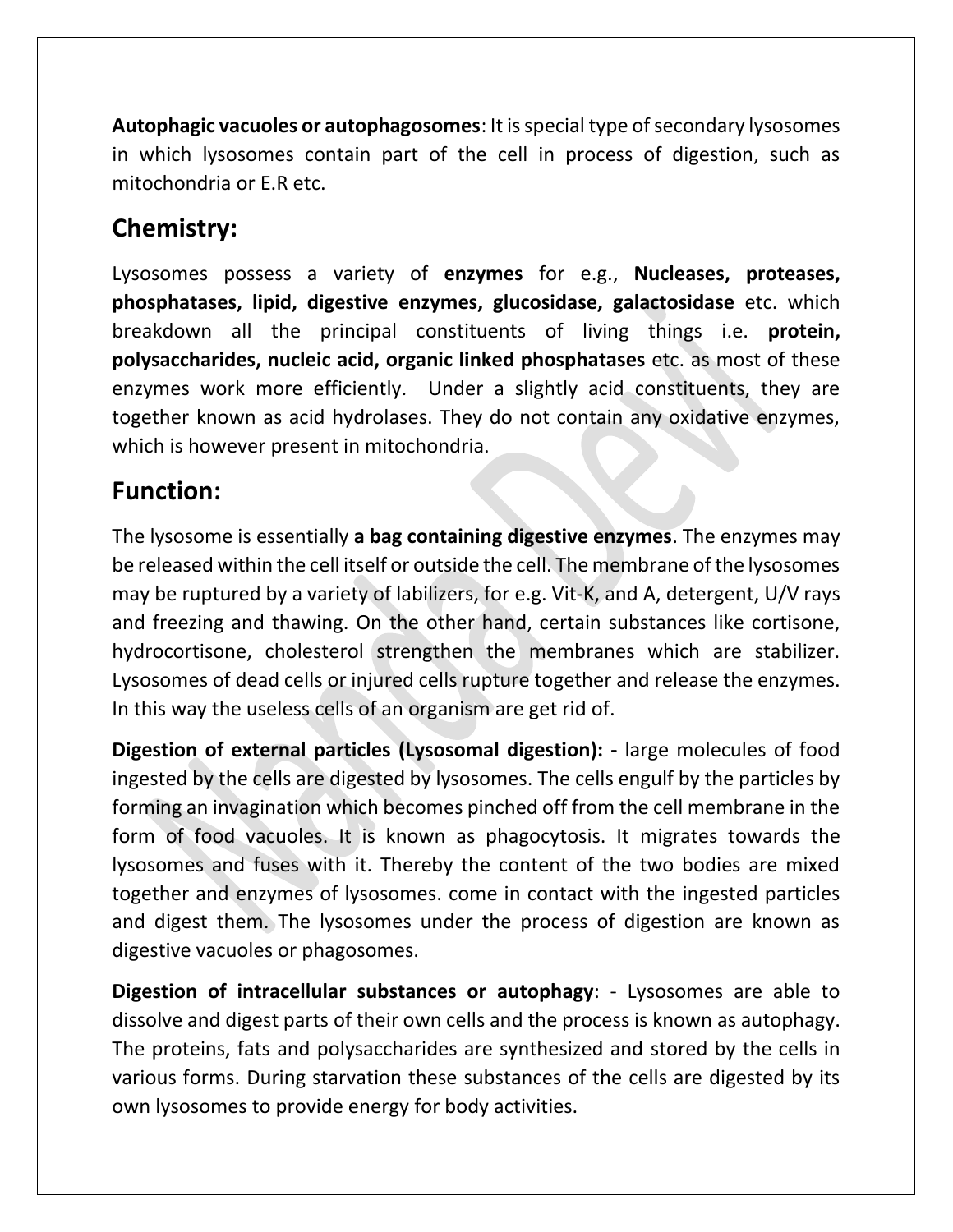**Cellular digestion**: - The lysosomal enzymes can be discharged outside the cell to destroy surrounding structure, perhaps, the lysosomes first migrate to the surface of the cell and then burst out. It is seen in the **destruction of bone by osteoblast cells**.

**Sperm penetration**: - During fertilization, the acrosome of sperm head produces some **lytic or lysosomal** enzymes which dissolve the tissue around the ovum and help in the penetration of sperm into ovum.

**Osteogenesis:** - During conversion of cartilage into bone, the special **osteoblast** cells produce lytic substances which erode the matrix of cartilage and help in the formation of bone.

**Lysosomes and cancer: -** It is presumed that the chromosomal abnormality which are found in malignant cells is caused by chromosomal breakage presumably produces by the lysosomal enzyme. The partial deletion of chromosome 21 in man is associated with the **chronic myeloid leukemia (Blood cancer).**

**Chromosome breaks: -** Lysosomes contains the enzyme DNAase. This enzyme causes **chromosomal breaks and their rearrangement**. DNAase has two active sites and break down both the strands of DNA. This break leads to various syndromes.

**Lysosomes and disease**: - Inhalation of foreign particles like silica, asbestos etc. leads to inflammation and deposition of fibrous tissue in the lungs. These particles increased the permeability of lysosomal membrane and rupture of lysosomes. This leads to the lysis of lung cells resulting in their inflammation.

A metabolic disorder, the **gout** is caused by the **accumulation of sodium urate crystals in the joints**. This picked up by the phagocytes resulting in their lysosome rupture. This leads to acute inflammation.

**Cell division:** - Lysosomal breakdown initiates mitosis. Experiments on cultured lymphocytes shows that lysosomal **stabilizer** like cortisone and chloroquine prevents mitosis, whereas lysosomal **labilizers** like bacterial toxin increase mitosis.

**Seed segmentation on plants**: - During seed germination, lysosomal enzymes are released by the seedling, which attack the stored food material, making it available to the developing plants.